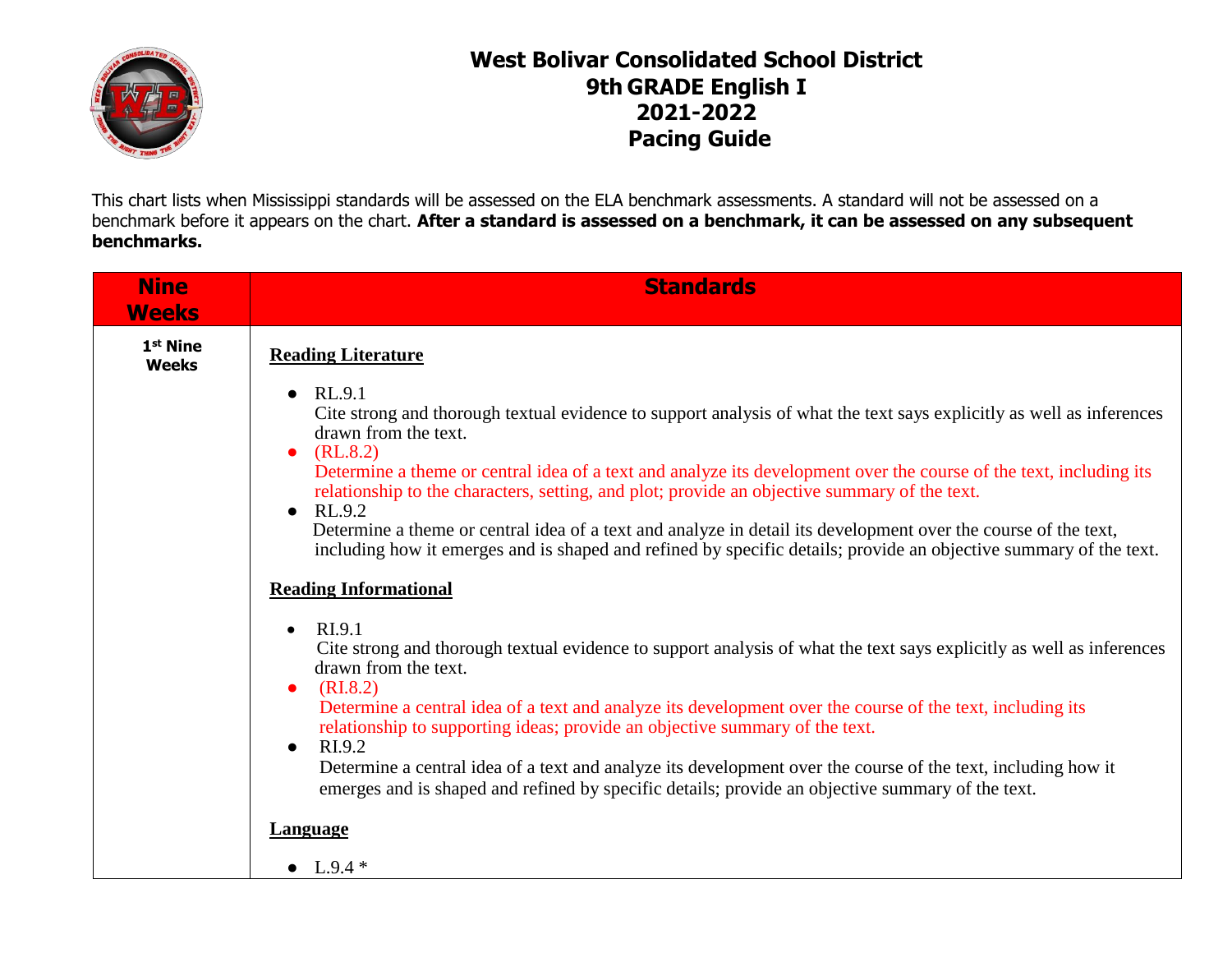| Determine or clarify the meaning of unknown and multiple-meaning words and phrases based on grades 9–10                                                                                                                         |
|---------------------------------------------------------------------------------------------------------------------------------------------------------------------------------------------------------------------------------|
| reading and content, choosing flexibly from a range of strategies.                                                                                                                                                              |
| $L.9.4a*$                                                                                                                                                                                                                       |
| Use context (e.g., the overall meaning of a sentence, paragraph, or text; a word's position or function in a                                                                                                                    |
| sentence) as a clue to the meaning of a word or phrase.                                                                                                                                                                         |
| L.9.4b                                                                                                                                                                                                                          |
| Identify and correctly use patterns of word changes that indicate different meanings or parts of speech (e.g.,<br>analyze, analysis, analytical; advocate, advocacy).                                                           |
| L.9.4c                                                                                                                                                                                                                          |
| Consult general and specialized reference materials (e.g., dictionaries, glossaries, thesauruses), both print and                                                                                                               |
| digital, to find the pronunciation of a word or determine or clarify its precise meaning, its part of speech, or its<br>etymology.                                                                                              |
| $\bullet$ L.9.4d                                                                                                                                                                                                                |
| Verify the preliminary determination of the meaning of a word or phrase (e.g., by checking the inferred meaning<br>in context or in a dictionary).                                                                              |
| • $L.9.1*$<br>Demonstrate command of the conventions of standard English grammar and usage when writing or speaking.                                                                                                            |
| $\bullet$ L.9.1a.                                                                                                                                                                                                               |
| Use parallel structure.*                                                                                                                                                                                                        |
| L.9.1b.                                                                                                                                                                                                                         |
| Use various types of phrases (noun, verb, adjectival, adverbial, participial, prepositional, absolute) and clauses                                                                                                              |
| (independent, dependent; noun, relative, adverbial) to convey specific meanings and add variety and interest to<br>writing or presentations.                                                                                    |
| <b>Writing</b>                                                                                                                                                                                                                  |
| $W.9.3*$                                                                                                                                                                                                                        |
| Write narratives to develop real or imagined experiences or events using effective technique, well-chosen details,<br>and well-structured event sequences.                                                                      |
| $\bullet$ W.9.3a                                                                                                                                                                                                                |
| Engage and orient the reader by setting out a problem, situation, or observation, establishing one or multiple<br>point(s) of view, and introducing a narrator and/or characters; create a smooth progression of experiences or |
| events.<br>W.9.3b                                                                                                                                                                                                               |
| Use narrative techniques, such as dialogue, pacing, description, reflection, and multiple plot lines, to develop                                                                                                                |
| experiences, events, and/or characters.<br>$\bullet$ W.9.3c                                                                                                                                                                     |
| Use a variety of techniques to sequence events so that they build on one another to create a coherent whole.<br>W.9.3d                                                                                                          |
| Use precise words and phrases, telling details, and sensory language to convey a vivid picture of the experiences,<br>events, setting, and/or characters.                                                                       |
| W.9.3e<br>Provide a conclusion that follows from and reflects on what is experienced, observed, or resolved over the course of                                                                                                  |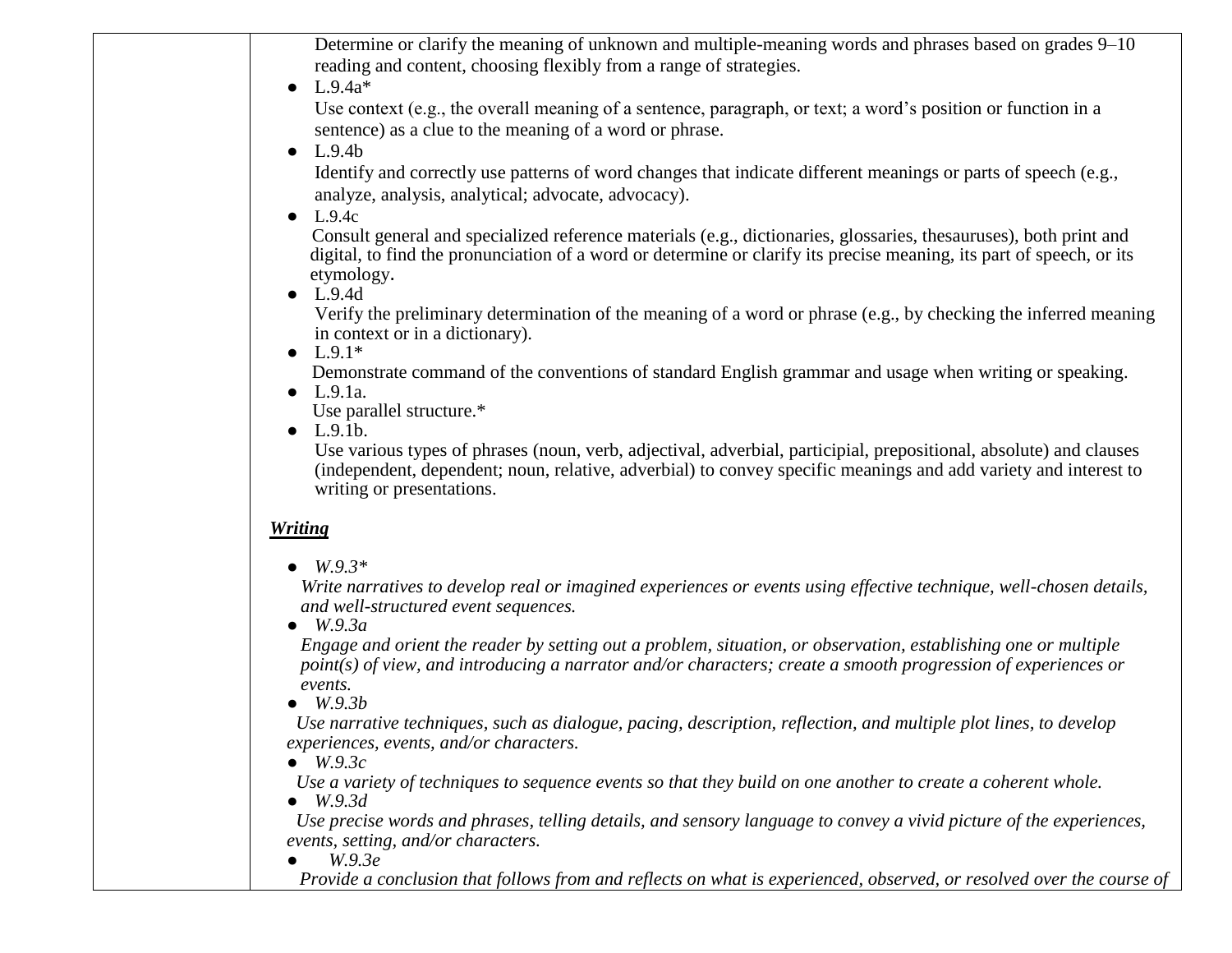|                                 | the narrative.                                                                                                                                                                                                                                                                                                                                                                                                                                                                                                                                                                                                                                                                                                                                                                                                                                                                   |
|---------------------------------|----------------------------------------------------------------------------------------------------------------------------------------------------------------------------------------------------------------------------------------------------------------------------------------------------------------------------------------------------------------------------------------------------------------------------------------------------------------------------------------------------------------------------------------------------------------------------------------------------------------------------------------------------------------------------------------------------------------------------------------------------------------------------------------------------------------------------------------------------------------------------------|
|                                 |                                                                                                                                                                                                                                                                                                                                                                                                                                                                                                                                                                                                                                                                                                                                                                                                                                                                                  |
| <b>2nd Nine</b><br><b>Weeks</b> | <b>Reading Literature</b>                                                                                                                                                                                                                                                                                                                                                                                                                                                                                                                                                                                                                                                                                                                                                                                                                                                        |
|                                 | $\bullet$ RL.9.3<br>Analyze how complex characters (e.g., those with multiple or conflicting motivations) develop over the course of a<br>text, interact with other characters, and advance the plot or develop the theme.<br>$\bullet$ RL.9.4<br>Determine the meaning of words and phrases as they are used in the text, including figurative and connotative<br>meanings; analyze the cumulative impact of specific word choices on meaning and tone (e.g., how the language<br>evokes a sense of time and place; how it sets a formal or informal tone).<br>(R.L.8.5)<br>Compare and contrast the structure of two or more texts and analyze how the differing structure of each text<br>contributes to its meaning and style.<br>$\bullet$ RL.9.5<br>Analyze how an author's choices concerning how to structure a text, order events within it (e.g., parallel plots), and |
|                                 | manipulate time (e.g., pacing, flashbacks) create such effects as mystery, tension, or surprise.<br><b>Reading Informational</b>                                                                                                                                                                                                                                                                                                                                                                                                                                                                                                                                                                                                                                                                                                                                                 |
|                                 | $\bullet$ (RI.8.3)<br>Analyze how a text makes connections among and distinctions between individuals, ideas, or events (e.g., through<br>comparisons, analogies, or categories).<br>$\bullet$ RI.9.3                                                                                                                                                                                                                                                                                                                                                                                                                                                                                                                                                                                                                                                                            |
|                                 | Analyze how the author unfolds an analysis or series of ideas or events, including the order in which the points are<br>made, how they are introduced and developed, and the connections that are drawn between them.<br>$\bullet$ RI.9.4                                                                                                                                                                                                                                                                                                                                                                                                                                                                                                                                                                                                                                        |
|                                 | Determine the meaning of words and phrases as they are used in a text, including figurative, connotative, and<br>technical meanings; analyze the cumulative impact of specific word choices on meaning and tone (e.g., how the<br>language of a court opinion differs from that of a newspaper).<br>$\bullet$ (RI.8.5)                                                                                                                                                                                                                                                                                                                                                                                                                                                                                                                                                           |
|                                 | Analyze in detail the structure of a specific paragraph in a text, including the role of particular sentences in<br>developing and refining a key concept.<br>$\bullet$ RI.9.5                                                                                                                                                                                                                                                                                                                                                                                                                                                                                                                                                                                                                                                                                                   |
|                                 | Analyze in detail how an author's ideas or claims are developed and refined by particular sentences, paragraphs, or<br>larger portions of a text (e.g., a section or chapter).                                                                                                                                                                                                                                                                                                                                                                                                                                                                                                                                                                                                                                                                                                   |
|                                 | <b>Language</b>                                                                                                                                                                                                                                                                                                                                                                                                                                                                                                                                                                                                                                                                                                                                                                                                                                                                  |
|                                 | $L.9.1*$<br>$\bullet$<br>Demonstrate command of the conventions of standard English grammar and usage when writing or speaking.<br>$\bullet$ L.9.1a.                                                                                                                                                                                                                                                                                                                                                                                                                                                                                                                                                                                                                                                                                                                             |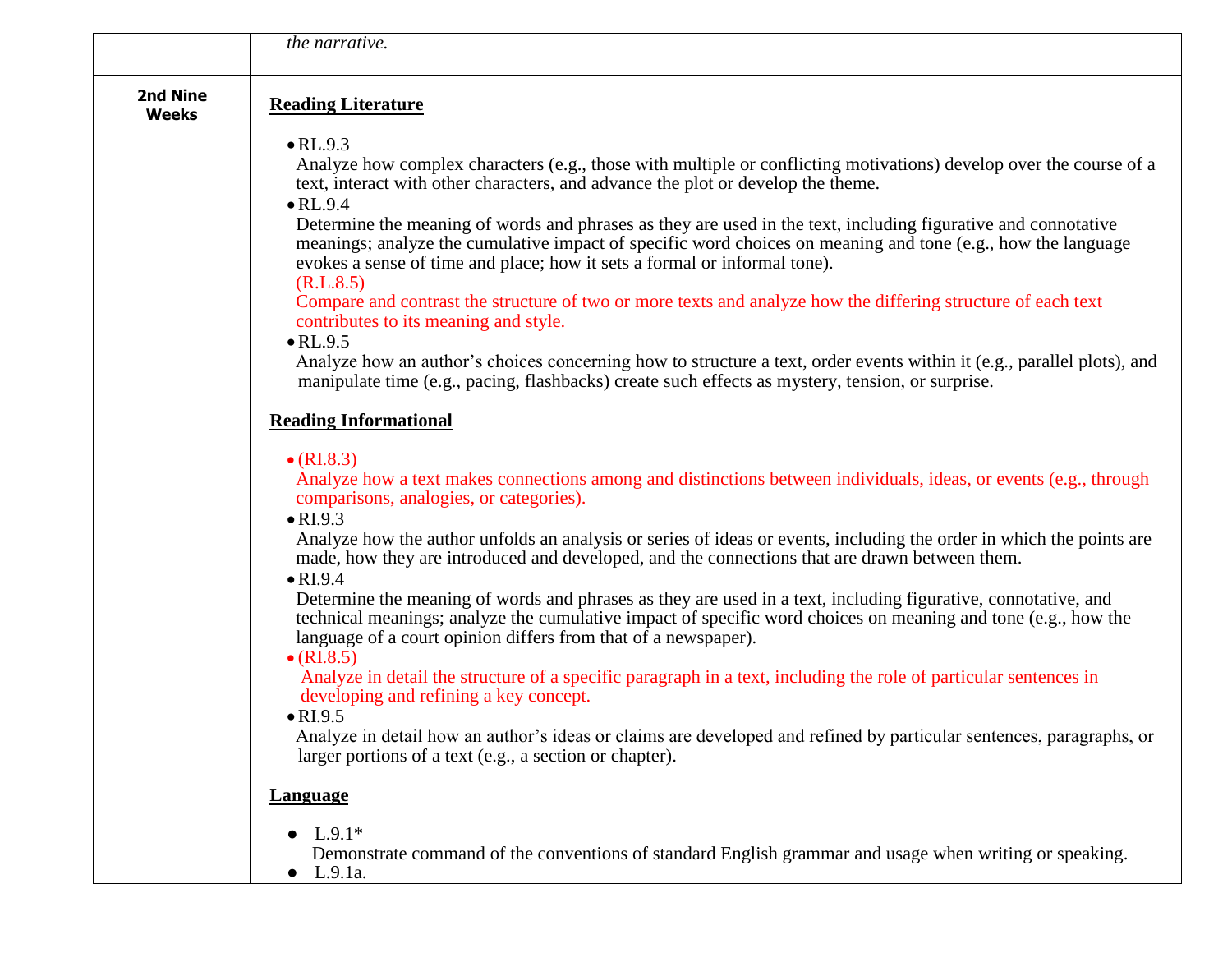Use parallel structure.\*

● L.9.1b.

 Use various types of phrases (noun, verb, adjectival, adverbial, participial, prepositional, absolute) and clauses (independent, dependent; noun, relative, adverbial) to convey specific meanings and add variety and interest to writing or presentations.

 $-L.9.2$ 

 Demonstrate command of the conventions of standard English capitalization, punctuation, and spelling when writing.

 $-L.9.2a.$ 

Use a semicolon (and perhaps a conjunctive adverb) to link two or more closely related independent clauses.

 $-L.9.2b.$ 

Use a colon to introduce a list or quotation.

•  $L.9.2c.$ 

Spell correctly.

 $-L.9.3$ 

 Apply knowledge of language to understand how language functions in different contexts, to make effective choices for meaning or style, and to comprehend more fully when reading or listening.

 $\bullet$  L.9.3a.

Write and edit work so that it conforms to the guidelines in a style manual (e.g., MLA Handbook, Turabian's Manual for Writers) appropriate for the discipline and writing type.

## *Writing*

*W.9.2\**

*Write informative/explanatory texts to examine a topic and convey ideas, concepts, and information through the selection, organization, and analysis of relevant content.*

*W.9.2a*

*Introduce a topic; organize complex ideas, concepts, and information to make important connections and distinctions; include formatting (e.g., headings), graphics (e.g., figures, tables), and multimedia when useful to aiding comprehension.*

*W.9.2b*

*Develop the topic with well-chosen, relevant, and sufficient facts, extended definitions, concrete details, quotations, or other information and examples appropriate to the audience's knowledge of the topic.*

*W.9.2c*

*Use appropriate and varied transitions to link the major sections of the text, create cohesion, and clarify the relationships among complex ideas and concepts.*

*W.9.2d*

 *Use precise language and domain-specific vocabulary to manage the complexity of the topic.*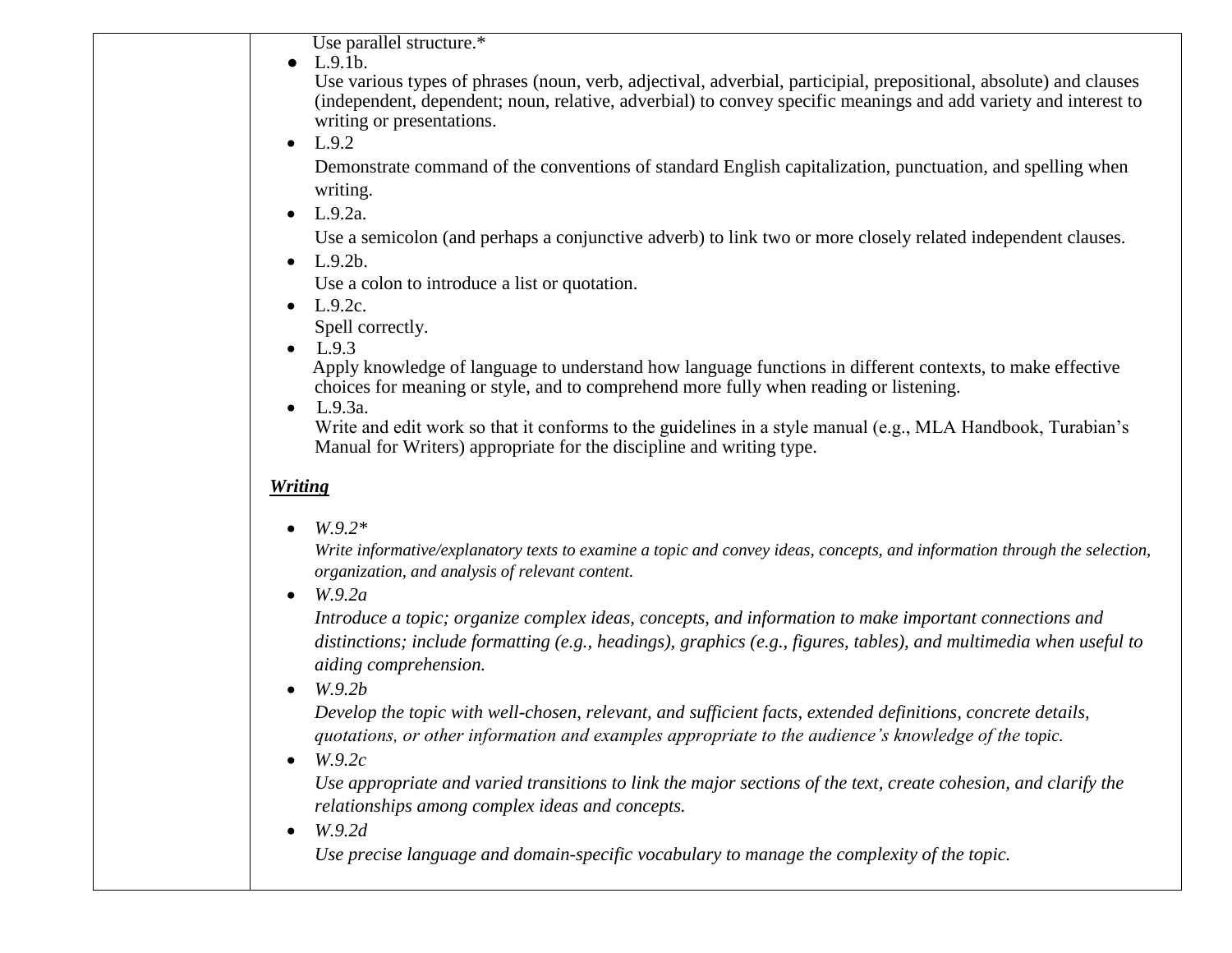|                          | W.9.2e<br>$\bullet$<br>Establish and maintain a formal style and objective tone while attending to the norms and conventions of the<br>discipline in which they are writing.<br>W.9.2f<br>$\bullet$<br>Provide a concluding statement or section that follows from and supports the information or explanation<br>presented (e.g., articulating implications or the significance of the topic).                                                                                                                                                                                                                                                           |
|--------------------------|-----------------------------------------------------------------------------------------------------------------------------------------------------------------------------------------------------------------------------------------------------------------------------------------------------------------------------------------------------------------------------------------------------------------------------------------------------------------------------------------------------------------------------------------------------------------------------------------------------------------------------------------------------------|
| 3rd Nine<br><b>Weeks</b> | <b>Reading Literature</b>                                                                                                                                                                                                                                                                                                                                                                                                                                                                                                                                                                                                                                 |
|                          | RL.9.6<br>$\bullet$<br>Analyze a particular point of view or cultural experience reflected in a work of literature from outside the United<br>States, drawing on a wide reading of world literature.<br>RL.9.7<br>$\bullet$<br>Analyze the representation of a subject or a key scene in two different artistic mediums, including what is<br>emphasized or absent in each treatment (e.g., Auden's "Musée des Beaux Arts" and Breughel's Landscape with<br>the Fall of Icarus).                                                                                                                                                                          |
|                          | <b>Reading Informational</b>                                                                                                                                                                                                                                                                                                                                                                                                                                                                                                                                                                                                                              |
|                          | RI.9.6<br>$\bullet$<br>Determine an author's point of view or purpose in a text and analyze how an author uses rhetoric to advance that<br>point of view or purpose.<br>$\bullet$ RI.9.7<br>Analyze various accounts of a subject told in different mediums (e.g., a person's life story in both print and<br>multimedia), determining which details are emphasized in each account.<br>RI.9.8<br>$\bullet$<br>Delineate and evaluate the argument and specific claims in a text, assessing whether the reasoning is valid and<br>the evidence is relevant and sufficient; identify false statements and fallacious reasoning.                            |
|                          | <b>Writing</b>                                                                                                                                                                                                                                                                                                                                                                                                                                                                                                                                                                                                                                            |
|                          | $W.9.1*$<br>$\bullet$<br>Write arguments to support claims in an analysis of substantive topics or texts, using valid reasoning and relevant<br>and sufficient evidence.<br>W.9.1a<br>$\bullet$<br>Introduce precise claim(s), distinguish the claim(s) from alternate or opposing claims, and create an organization<br>that establishes clear relationships among claim(s), counterclaims, reasons, and evidence<br>W.9.1b<br>$\bullet$<br>Develop claim(s) and counterclaims fairly, supplying evidence for each while pointing out the strengths and<br>limitations of both in a manner that anticipates the audience's knowledge level and concerns. |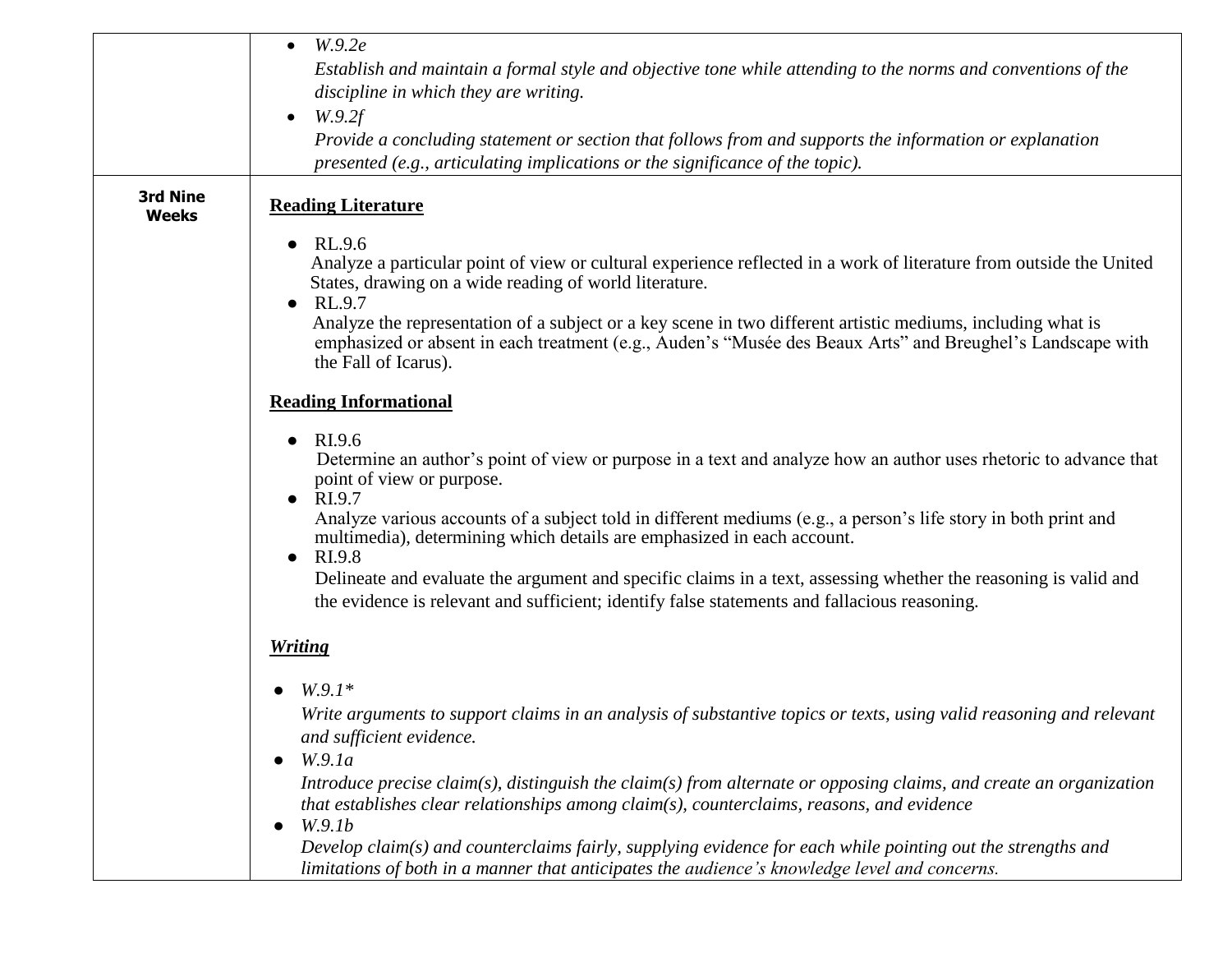|                          | $\bullet$ W.9.1c<br>Use words, phrases, and clauses to link the major sections of the text, create cohesion, and clarify the relationships<br>between claim(s) and reasons, between reasons and evidence, and between claim(s) and counterclaims.<br>$\bullet$ W.9.1d<br>Establish and maintain a formal style and objective tone while attending to the norms and conventions of the<br>discipline in which they are writing.<br>W.9.1e<br>$\bullet$<br>Provide a concluding statement or section that follows from and supports the argument presented.                                                                                                                                                                                                                                                                                                                                                                                                                                                                                    |
|--------------------------|----------------------------------------------------------------------------------------------------------------------------------------------------------------------------------------------------------------------------------------------------------------------------------------------------------------------------------------------------------------------------------------------------------------------------------------------------------------------------------------------------------------------------------------------------------------------------------------------------------------------------------------------------------------------------------------------------------------------------------------------------------------------------------------------------------------------------------------------------------------------------------------------------------------------------------------------------------------------------------------------------------------------------------------------|
|                          | <b>Language</b><br>• $L.9.1*$<br>Demonstrate command of the conventions of standard English grammar and usage when writing or speaking.<br>$\bullet$ L.9.1b.<br>Use various types of phrases (noun, verb, adjectival, adverbial, participial, prepositional, absolute) and clauses<br>(independent, dependent; noun, relative, adverbial) to convey specific meanings and add variety and interest to<br>writing or presentations.<br>• $L.9.2$<br>Demonstrate command of the conventions of standard English capitalization, punctuation, and spelling when<br>writing.<br>L.9.2c.<br>Spell correctly.<br>• $L.9.3$<br>Apply knowledge of language to understand how language functions in different contexts, to make effective<br>choices for meaning or style, and to comprehend more fully when reading or listening.<br>$L.9.3a$ .<br>$\bullet$<br>Write and edit work so that it conforms to the guidelines in a style manual (e.g., MLA Handbook, Turabian's<br>Manual for Writers) appropriate for the discipline and writing type. |
| <b>4th Nine</b><br>Weeks | <b>Reading Literature</b><br>(RL.8.9)<br>$\bullet$<br>Analyze how a modern work of fiction draws on themes, patterns of events, or character types from myths,<br>traditional stories, or religious works such as the Bible, including describing how the material is rendered new.<br>RL.9.9<br>Analyze how an author draws on and transforms source material in a specific work (e.g., how Shakespeare treats a<br>theme or topic from Ovid or the Bible or how a later author draws on a play by Shakespeare).<br><b>Reading Informational</b><br>(RI.8.9)<br>$\bullet$<br>Analyze a case in which two or more texts provide conflicting information on the same topic and identify where the                                                                                                                                                                                                                                                                                                                                             |